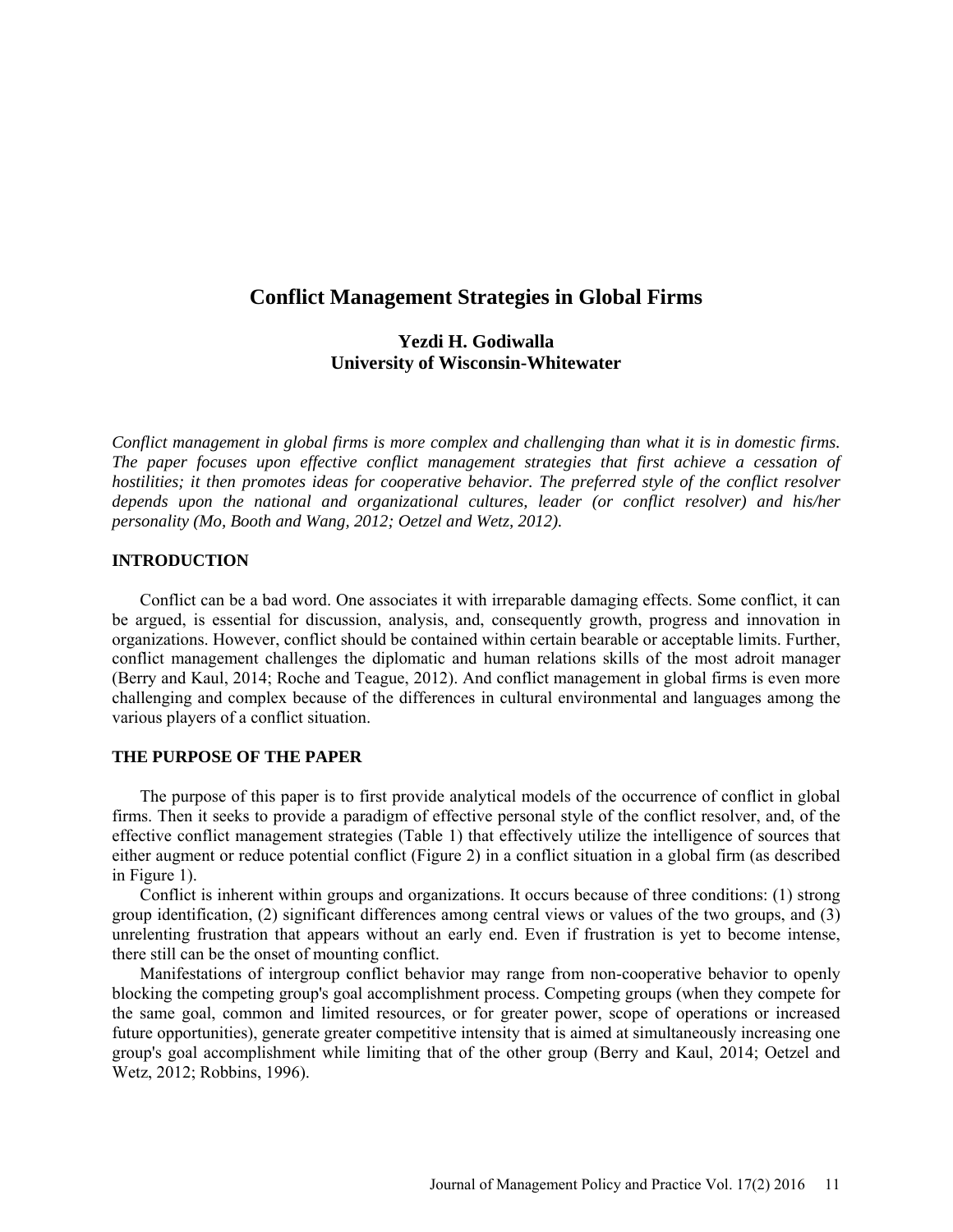Intergroup conflict in the international business application would refer to conflict or potential for conflict within a global firm. This could surface in vertical or horizontal conflict.

Vertical conflict is when it occurs in some patterns (Roche and Teague, 2012). (1) For example, they may occur between the following pairs: (1) headquarters-foreign unit, (2) regional headquarters-units, (3) top management of a unit-lower management (or personnel) of the unit. Horizontal conflict could occur when it is between the following pairs: (1) unit-unit, (2) function-function at the firm's headquarters, (3) division-division at the firm's headquarters, (4) function-function at a unit, and (5) function-function at different units.

## **CULTURAL DIVERSITY AND CONFLICT**

A large multi-divisional (or business or product group) global firm with many country units operating in diverse cultural and operational circumstances could be a breeding ground for conflict. Geographical distance could limit frequent face-to-face interactions, and, thereby limit scope of conflict. So, while a global firm generally experiences relatively greater diversity than a domestic firm, its conflict arising out of differences in each unit culture may be lessened because of geographical distance (Bhattacherjee and Hirscheim, 1997; Mo, Booth and Wang, 2012; Otterback, 1981).

#### **DEGREE OF CENTRALIZATION AND CONFLICT**

The degree of centralization of key decision-making areas that directly or vitally affect a unit's future has some a priori bearing upon the scope and likelihood of conflict occurrence between headquarters and unit, or between top management of a unit and its lower management. The reason for this is because the unit managers may perceive that the headquarters managers are not fully conversant with unit environmental and operating circumstances and unit needs in decision-making. This could indeed lead to greater frustration within the unit, leading to conflict conditions. The same situation could take place between regional headquarters and unit managers, and, between unit managers and their subordinates. In general, after a certain level, greater centralization would lead to conditions of conflict (Roche and Teague, 2012). Conversely, greater decentralization would lead to relief from conflict, and, may in fact lead to increased cooperativeness in some instances.

#### **NEGATIVE RESULTS OF EXCESSIVE CONFLICT**

Conflict, when intense and uncontrolled, can have significant negative impact on a global firm. It could lead to a decrease in organizational performance and efficiency. Allred (1987) and Robbins (1996), and, in a similar context, Berry and Kaul (2014) identify the following costs of unbridled conflict: (1) excessive, dysfunctional stress experienced by the players in the conflict, with emotional problems spilling over the workplace and into family and friends of the conflict players; (2) lowered job satisfaction and morale, with people dreading to go to work, may increase absenteeism and employee turnover; (3) distorted communication among groups would further inter group goal incongruity and distrust; (4) increased offensive competitive activity to increase group goal accomplishment; (5) reduced overall organizational effectiveness and performance; (6) decrease in constructive efforts, e.g., brainstorming, problem-solving, innovation, creativity.

### **BENEFITS OF HEALTHY CONFLICT**

It may be acknowledged that while some conflict is inevitable, it is advantageous to channel it in some "healthy" manner so as to minimize the costs of negative conflict. The benefits of healthy conflict are (Allred, 1987; Roche and Teague, 2012): (1) feelings of satisfaction of working cooperatively and constructively even though there was a potential for conflict; (2) diverse or different perspectives when channeled in a constructive manner could lead to innovative and creative solutions; (3) good healthy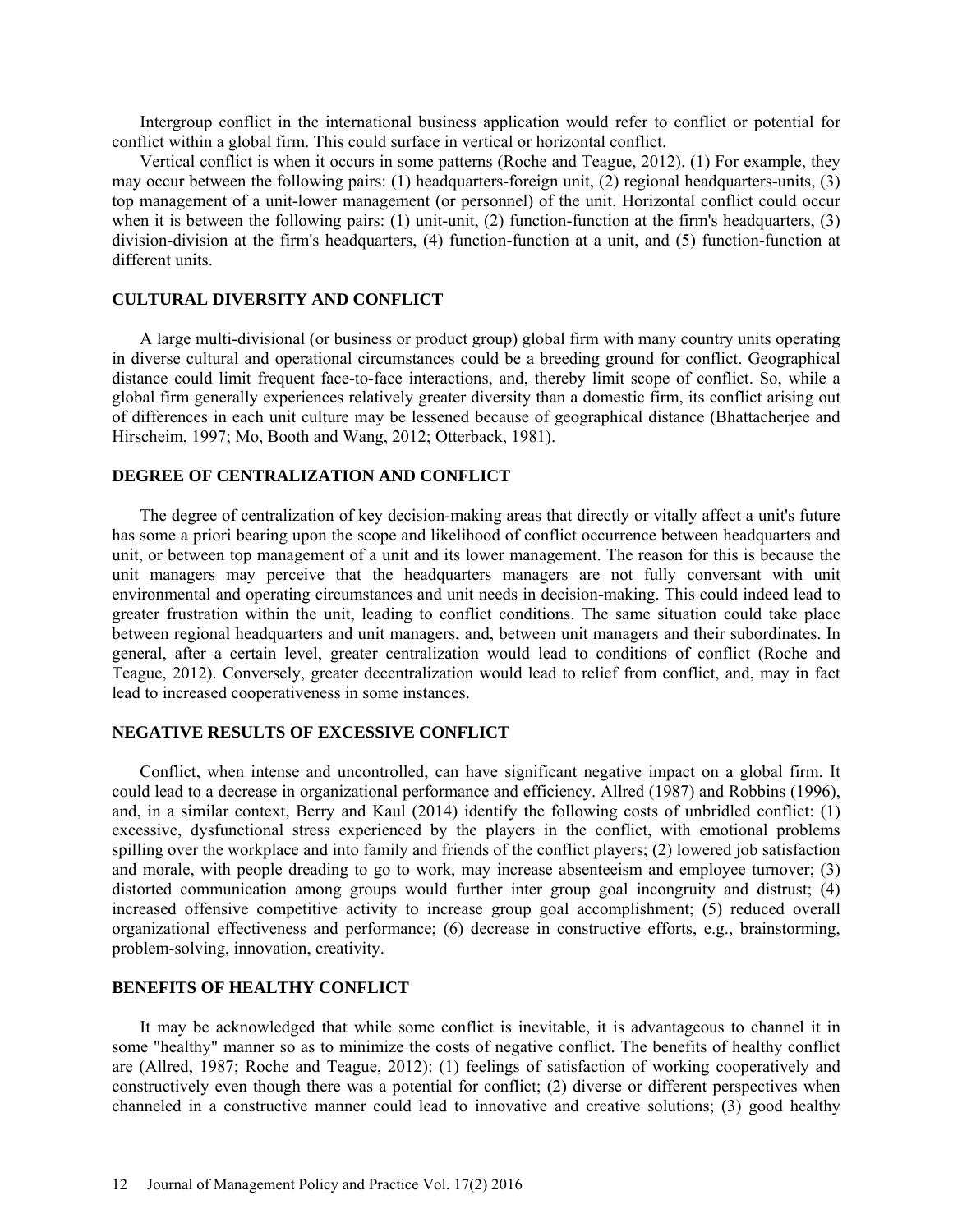discussions and airing of disagreements may even be good therapy and provide a vent for pent up frustration; fuller expression may lead to more complete understanding by all members, thus leading to maturity; (4) newer ways of allocating resources and distributing power may also emerge as a result of healthy, open and cordial discussions; (5) provides opportunity for clarification of views and reasons for goals.

# **TRANSFER OF TECHNOLOGY, CAPITAL & HUMAN RESOURCES FROM HEADQUARTERS TO FOREIGN UNITS**

Headquarters of a global firm transfers to its units many forms of technology and resources. This can be a conditioning factor to dampen potential vertical conflict, but it may stimulate conflict from other units not receiving such transfers. Much of the sources can arise out of perceived inequitable transfer of resources and technology by headquarters to its various units. A good method would be to provide an overall plan and objective of global transfers and communicate to all its units (Deutsch, 1994; Mo, Booth and Wang, 2012).

# **A PARADIGM FOR EFFECTIVE STYLES OF CONFLICT RESOLVER**

This paper presents some of the conflict management strategies from conflict management literature as they are more useful to global firms. Rahim and Magner (1995) cite basic ways of dealing with conflict:

- a) Primary ways domination, compromise, and integration
- b) Secondary ways avoidance and suppression

They further cite five ways of handling inter-personal conflict. These are categorized along two dimensions:

- a) Concern for others: smoothing, compromising (concern for people)
- b) Concern for self: forcing, confrontation, withdrawing (concern for production)

The above framework has been adapted from Blake and Mouton's scheme of the five styles of leadership using the two dimensions of concern for people and concern for production. These are set into the following paradigm by Rahim and Magner (1995):

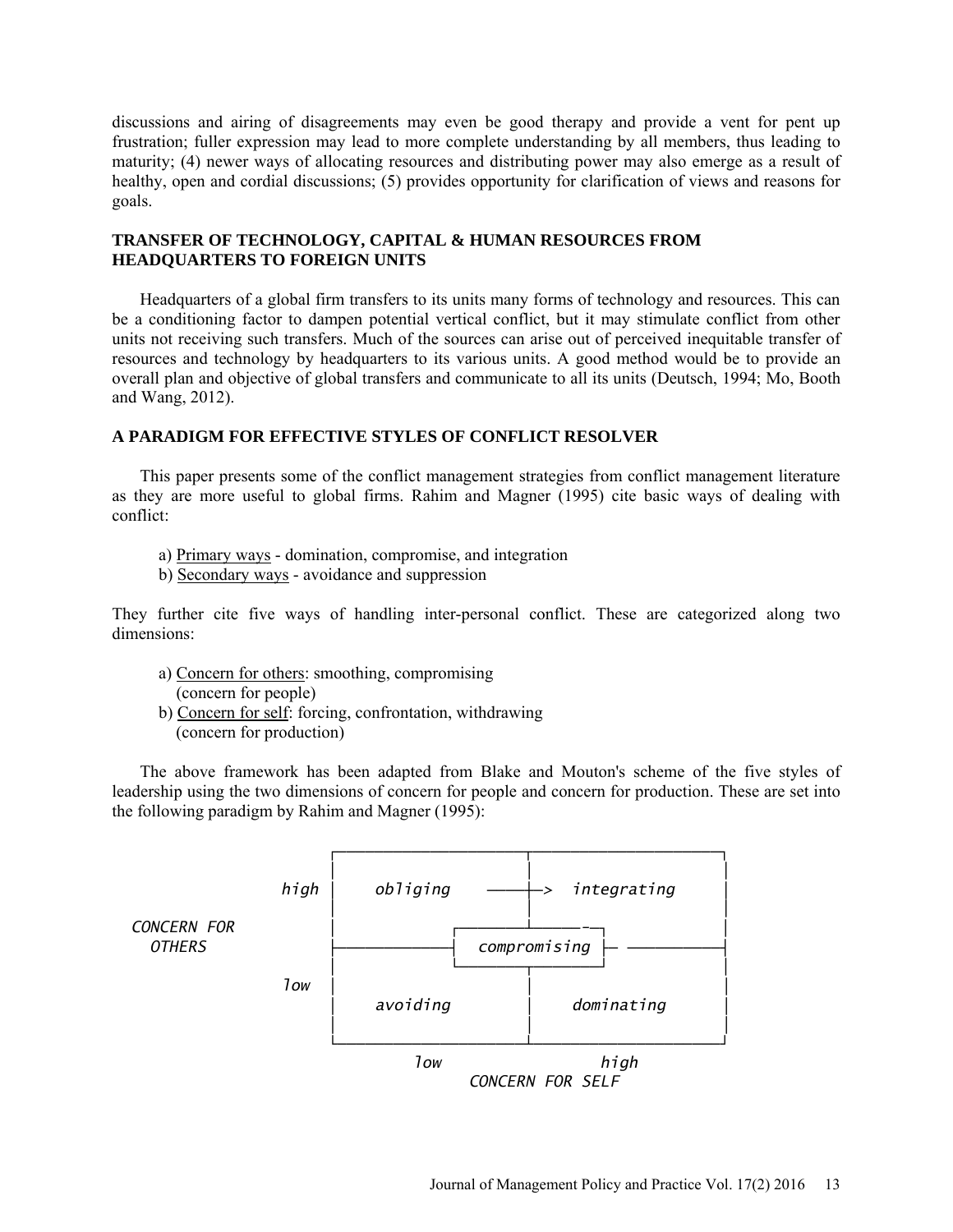The paradigm is useful insofar as the choosing of the correct conflict management modes. In this choice model, a manager either at the headquarters or a unit may use a dominant style, or, a combination of a dominant style and a secondary style. The individual manager should focus on the approaches that lead to effective resolution of conflict and subsequently cooperative behavior and cordial relationships.

For a given conflict situation it is possible to first use a compromising approach, and, then move to an integrating approach for greater effectiveness. Similarly, if it is difficult to use an integrative approach, it would be expedient to initially use a semi-obliging and a semi-compromising approach, and, then move to an integrating approach as the management of conflict appears to have a better hold. Also, the individual manager may have to adapt to his own needs and personality as well as those of the other players in the conflict situation. The past history of conflict episodes and the perceived power and cultural distances of the conflict resolver and the players in the conflict may additionally have a significant bearing upon the case (Meyer, 1997).

The recommended approach of the CEO of a foreign subsidiary unit (or a global firm's headquarters) would be to find the entry-level, acceptable conflict resolver style (using the fore-going paradigm) and then progress towards the "integrator" approach. This escalating method is one in which the conflict resolver first has an opportunity to build a rapport with the players of conflict, and then, proceeding more vigorously, towards conflict resolution.

#### **A MODEL OF CONFLICT WITHIN A GLOBAL FIRM**

The incidence of conflict within a global firm has to be distinguished from conflict within a domestic firm. The significant distinguishing factors are the greater diversity, complexity, scale, duplicity of functions or processes, language and cultural differences, environmental and market differences. These distinguishing factors make international conflict management and resolution more challenging and complex for the conflict resolver. Misunderstanding and misinterpretations abound because of different cultural and language approaches of different countries. For example, if a conflict resolver hails from Theory Y societal values and very low power distance, and starts to apply his approach in a Theory X and high power distance society, then the conflict resolver would be mistaken for being weak and ineffective in the country of conflict incidence (Thomas, 1985; Rahim and Magner, 1995).

Figure 1 portrays a model of conflict in a global country. The environmental factors shape and limit (or expand) the scope and areas of conflict (or potential conflict). When the circumstances are ripe for the eruption of a potential conflict, then conflict could manifest itself in one or more of the types of conflict cited in the figure. Conflict could be having some positive outcome and some negative outcome, depending on the subjective evaluations of players of conflicts (Kelly, 1970; Mo Booth and Wang, 2012; Thomas, 1985).

### **A MODEL OF CONFLICT MANAGEMENT IN A GLOBAL FIRM**

Figure 2 portrays a model for managing when conflict occurs in a global firm. Such an approach requires a pro-active approach whereby a leader or manager sees his role to continuously monitor all relevant factors and prepares himself to be an active conflict resolver even before a potential conflict situation becomes very serious. He/she reviews the various possible and probable sources that could either augment a potential conflict situation as well as those other sources that could reduce a potential conflict situation. He/she then directly deals with sources in ways to pre-empt and prevent a conflict from occurring at all (or at least with high intensity). This successful approach would lead to increased cooperativeness at its best, and conflict reduction when it is in a difficult conflict situation.

### **CONFLICT MANAGEMENT STRATEGIES IN GLOBAL FIRMS**

Table 1 provides a two phase, escalating approach for conflict management, depending upon whether the conflict situation is in Vertical Conflict or Horizontal Conflict, as depicted in the table. In both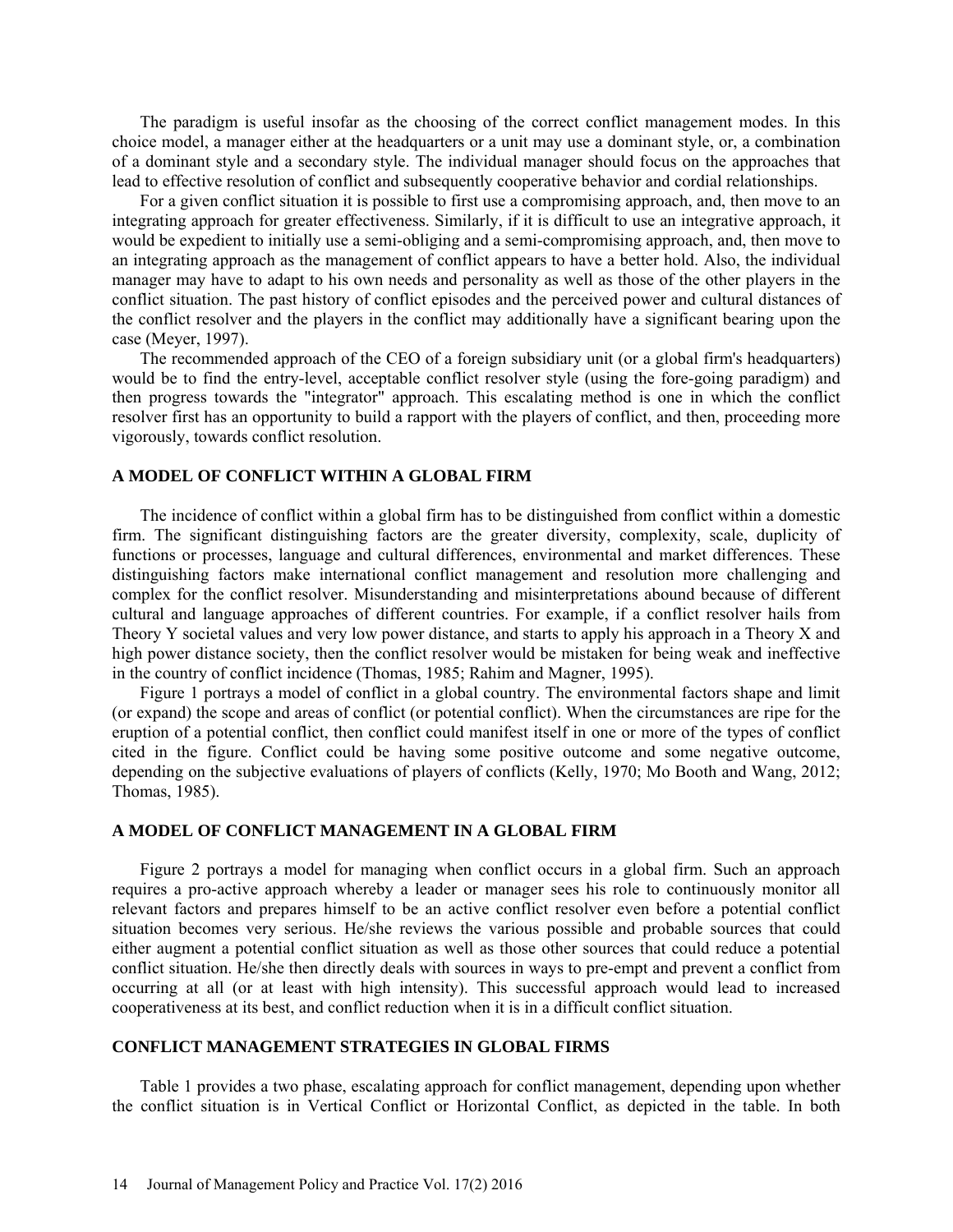instances, the first phase is to achieve cessation of hostilities and conflict. After a moratorium is achieved, then the conflict resolution should move to the second phase which is intended to stimulate and sustain cooperative and integrative activities that are aimed at achieving the superordinate organizational objectives and purposes and overriding invalid localized interests and objections. The personal style of the conflict resolving executive can be important, and he/she should choose it carefully. The preferred approach is to quickly move as close to "integrative" approach, as explained in the paradigm earlier in the paper.

#### **CONCLUSION**

Conflict is more complex in global firms than in domestic firms. Conflict management in global firms requires the capabilities of the conflict resolver to transcend the limitations imposed on him/her because of the complexity. Using the paradigm, he must quickly move to an "integrating" personal style and achieve a two-phased approach of conflict management as described in Table 1.

### **REFERENCES**

- Allred, Carol B. 1987. The Anatomy of Conflict: Some Thoughts on Managing Staff Conflict. *Law Library Journal*, Winter, (79), 7-32.
- Berry, H., and Kaul, A. 2014. Global sourcing and knowledge seeking. *Management Science*, 2015 May, 61(5), 1052-1071.
- Bhattacherjee, Anol, and Rudy Hirscheim. 1997. IT and Organizational Change: Lessons from Client/Server Technology Implementation. *Journal of General Management*, Winter, (23)2, 31- 44.
- Deutsch, Morton. 1994. Constructive Conflict Resolutions: Principles Training and Research. *Journal of Social Issues,* (50)1, 1994, 18.
- Kelly, Joe. 1970. Making Conflict Work for You. *Harvard Business Review,* July-August, (48), 104-114.
- Meyer, Harvey. 1997. Tearing Down Walls. *Journal of Business Strategy,* November-December (10), 6, 24-29.
- Mo, Shenjiang, Booth, Simon, and Wang, Zhongming. 2012. How do Chinese firms deal with interorganizational conflict? *Journal of Business Ethics*, June, (108)1,121-129.
- Oetzel, Jennifer, and Getz, Kathleen. 2012. Why and how firms might respond to strategically violent conflict? *Journal of International Business Studies*, Feb/Mar, (43)2, 166-186.
- Otterbeck, Lars (Ed.). 1981. *The Management of Headquarters Subsidiary Relation-ships in Multinational Corporations*. New York: St. Martin's Press, 1981.
- Rahim, M. Afzalur and Nace R. Magner. 1995. Confirmatory Factor Analysis of Styles of Handling Interpersonal Conflict: First Order Factor Model and Its Invariance Across Groups. *Journal of Applied Psychology*, (80)1, 122-132.
- Robbins, Stephen P. 1996. Conflict Management and Conflict Resolution Are Not Synonymous Terms. *California Management Review*, Winter, (21), 67-75.
- Roche, William, and Teague, Paul. 2012. Do conflict management systems matter? Human Resource Management, Mar/Apr, (51)2, 231.
- Thomas, Kenneth. 1985. *Structural Approaches to Conflict Management*. San Francisco: Jossey-Bass.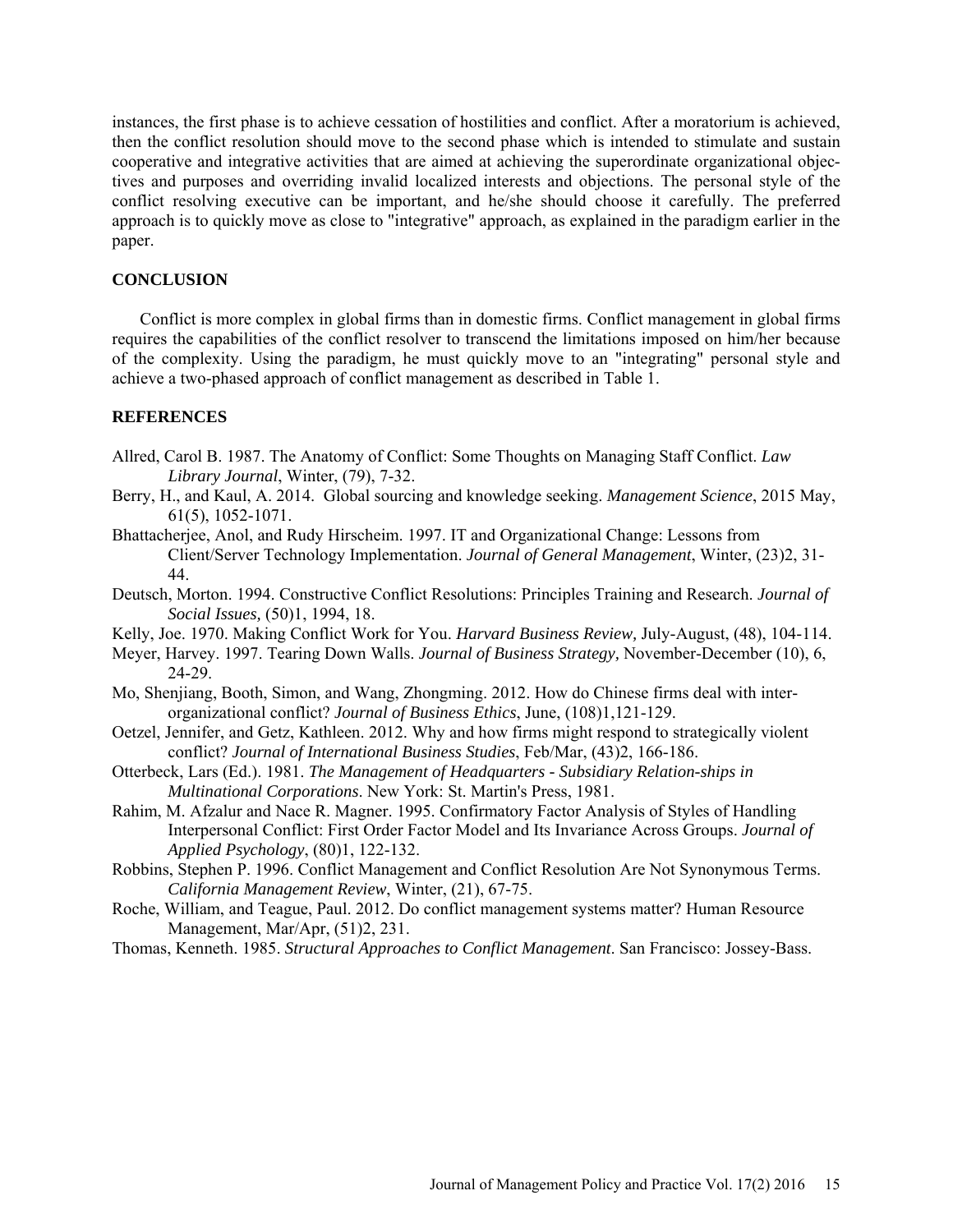# **FIGURE 1 A MODEL OF CONFLICT WITHIN A GLOBAL FIRM**

| <u>Environmental &amp;</u>                 | <u>Areas and Scope of</u>                                                                                         | Conflict Within            |
|--------------------------------------------|-------------------------------------------------------------------------------------------------------------------|----------------------------|
| <u> Organizational</u>                     | <u>Potential/Current</u>                                                                                          | <u>The Global</u>          |
| <u> Factors:</u>                           | <u>Conflict:</u>                                                                                                  | Firm:                      |
|                                            |                                                                                                                   |                            |
| $\cdot$ Degree of diversity $\mid$         | $\cdot$ Goal-conflict                                                                                             | <u> Types of Conflict:</u> |
| of firm's coun-                            | $ \cdot$ Resource scarcity & $\qquad$                                                                             | $\cdot$ Vertical           |
|                                            | tries of operation    utilization conflict                                                                        | $ \cdot$ Lateral           |
|                                            | $\cdot$ Degree of business, $ \longrightarrow  \cdot$ Unmet coordination ex- $ \longrightarrow  \cdot$ Intra-unit |                            |
|                                            | $product, market,    $ pectations in highly $ $                                                                   | $\vert$ · Inter-unit       |
|                                            | technological di-     interdependent oper-                                                                        | $ \cdot$ Negative          |
| versity, and com- $\vert$   ations         |                                                                                                                   | $ \cdot$ Positive          |
| plexity                                    | $\vert$ ·Lack of power-author- $\vert$                                                                            | $Headquarters-unit$        |
| $\cdot$ Multiplicity of $\vert$            | ity match<br>$\perp$                                                                                              | $\vert$ .Unit-unit         |
| goals                                      | $ \cdot$ Environmental chal-                                                                                      |                            |
| ·Differentiation                           | lenges beyond firm's                                                                                              |                            |
| $widthin$ organiza- $\vert$                | capability of satis- $\vert$                                                                                      |                            |
| tion                                       | factory response                                                                                                  |                            |
| $\cdot$ Interdependence of $\vert$ $\vert$ |                                                                                                                   |                            |
| operations                                 |                                                                                                                   |                            |
| -Environmental un-                         |                                                                                                                   |                            |
| certainty                                  |                                                                                                                   |                            |
|                                            |                                                                                                                   |                            |

└────────────────────┘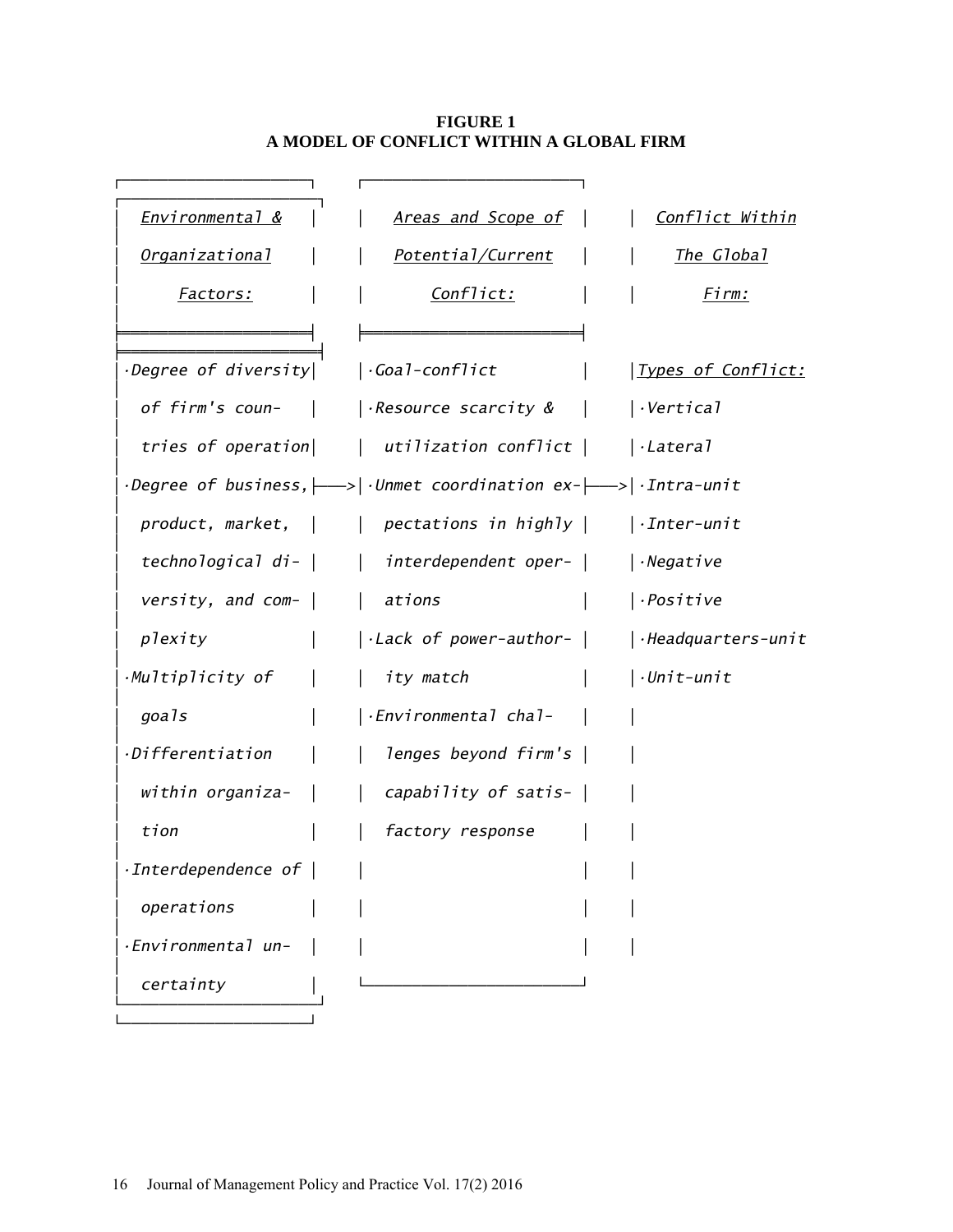# **FIGURE 2 A MODEL OF CONFLICT MANAGEMENT IN A GLOBAL FIRM**